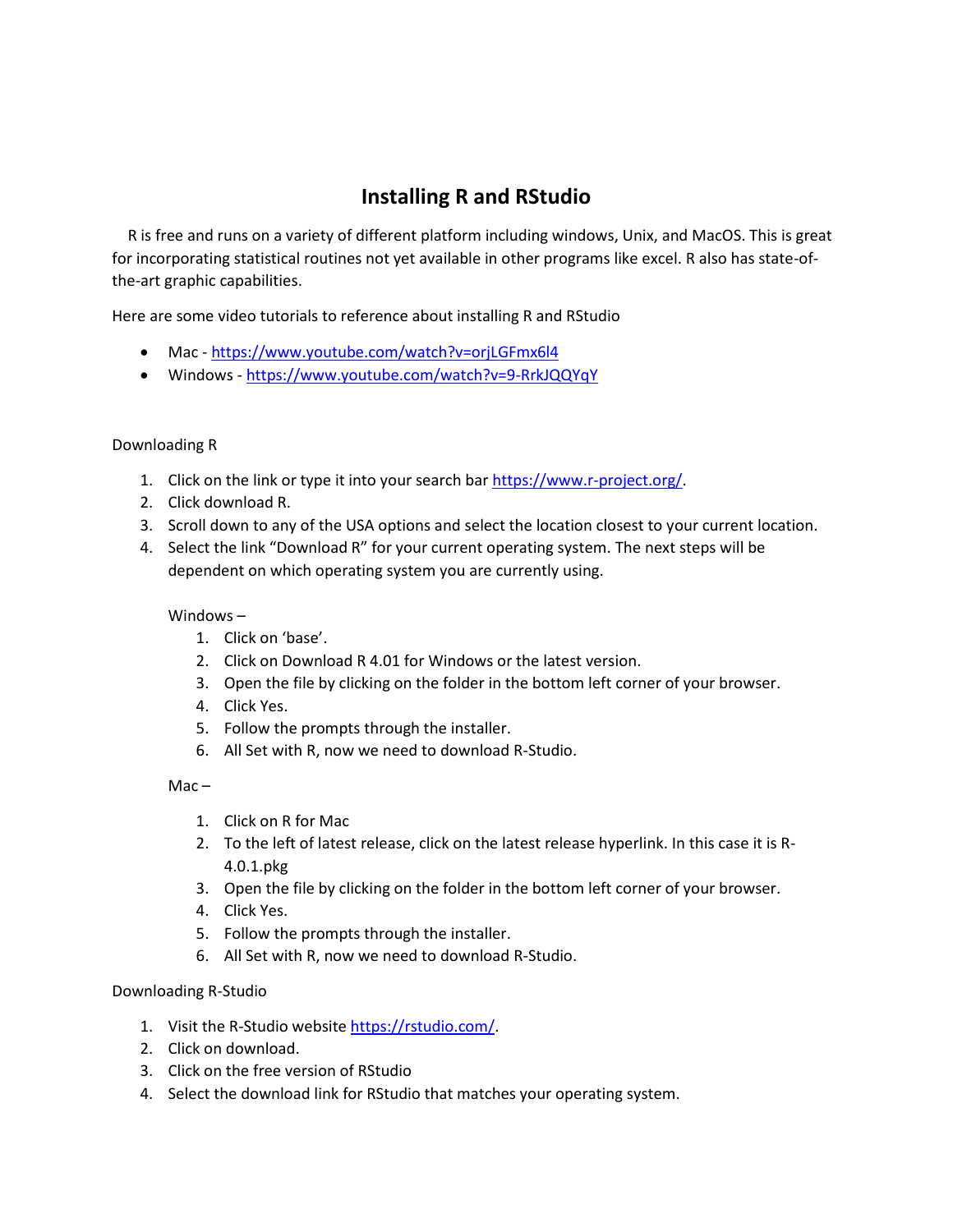- 5. Open the file by clicking on the folder in the bottom left corner of your browser.
- 6. Click Yes.
- 7. Follow the prompts through the installer.
- 8. All Set with RStudio.

 Setting the current working directory can be a very important first step in working with data sets in R. You have to tell the computer where to look. In the bottom right corner of R Studio, you can tell RStudio where to look for all those data.

- 1. Create a new folder by clicking "New folder" at the top left of the bottom right box of RStudio
- 2. Name the folder and press enter.
- 3. Click on the folder that you created
- 4. Click on "More" next to "Rename"
- 5. Click "Set as working directory"

 This will now be the place that RStudio looks for information when working with CSV files etc. You can change the working directory to anywhere on your computer where your data are stored, just navigate to that folder and follow the steps to change the current working directory.

In the console type the following  $-$ 

| $>$ data (mtcars)       |      |         |         |  |                                      |              |                |   |                |
|-------------------------|------|---------|---------|--|--------------------------------------|--------------|----------------|---|----------------|
| $>$ head (mtcars, n=10) |      |         |         |  |                                      |              |                |   |                |
|                         |      | mpg cyl |         |  | disp hp drat wt qsec vs am qear carb |              |                |   |                |
| Mazda RX4               | 21.0 |         |         |  | 6 160.0 110 3.90 2.620 16.46 0       |              | $\overline{1}$ | 4 | 4              |
| Mazda RX4 Waq           | 21.0 |         |         |  | 6 160.0 110 3.90 2.875 17.02 0       |              | $\overline{1}$ | 4 | 4              |
| Datsun 710              | 22.8 |         | 4 108.0 |  | 93 3.85 2.320 18.61 1                |              | $\overline{1}$ | 4 | $\mathbf{1}$   |
| Hornet 4 Drive          | 21.4 |         |         |  | 6 258.0 110 3.08 3.215 19.44 1       |              | $\bigcirc$     | 3 | $\mathbf{1}$   |
| Hornet Sportabout 18.7  |      |         |         |  | 8 360.0 175 3.15 3.440 17.02         | $\Omega$     | - 0            | 3 | 2              |
| Valiant                 | 18.1 |         |         |  | 6 225.0 105 2.76 3.460 20.22         | $\mathbf{1}$ | $\bigcirc$     | 3 | $\mathbf{1}$   |
| Duster 360              | 14.3 |         |         |  | 8 360.0 245 3.21 3.570 15.84         | $\Omega$     | $\bigcirc$     | 3 | $\overline{4}$ |
| Merc 240D               | 24.4 |         |         |  | 4 146.7 62 3.69 3.190 20.00          | $\mathbf{1}$ | $\bigcirc$     | 4 | 2              |
| Merc 230                | 22.8 |         |         |  | 4 140.8 95 3.92 3.150 22.90          | $\mathbf{1}$ | $\bigcirc$     | 4 | 2              |
| Merc 280                | 19.2 |         |         |  | 6 167 6 123 3.92 3.440 18.30         |              | - 0            | 4 | 4              |

We just looked at the first 10 columns of the dataset mtcars by calling head(dataset, n=10). Change n= to look at more of the dataset. Lets change n=15, or 20. Try it on your own!

We can also look at the last 10 columns by using tail(mtcars, n=10). We can change n here as well to inspect any number of columns.

| $>$ tail (mtcars, n=15) |  |  |  |  |  |  |                                              |  |  |  |  |  |
|-------------------------|--|--|--|--|--|--|----------------------------------------------|--|--|--|--|--|
|                         |  |  |  |  |  |  | mpg cyl disp hp drat wt gsec vs am gear carb |  |  |  |  |  |
| Fiat 128                |  |  |  |  |  |  | 32.4 4 78.7 66 4.08 2.200 19.47 1 1 4 1      |  |  |  |  |  |